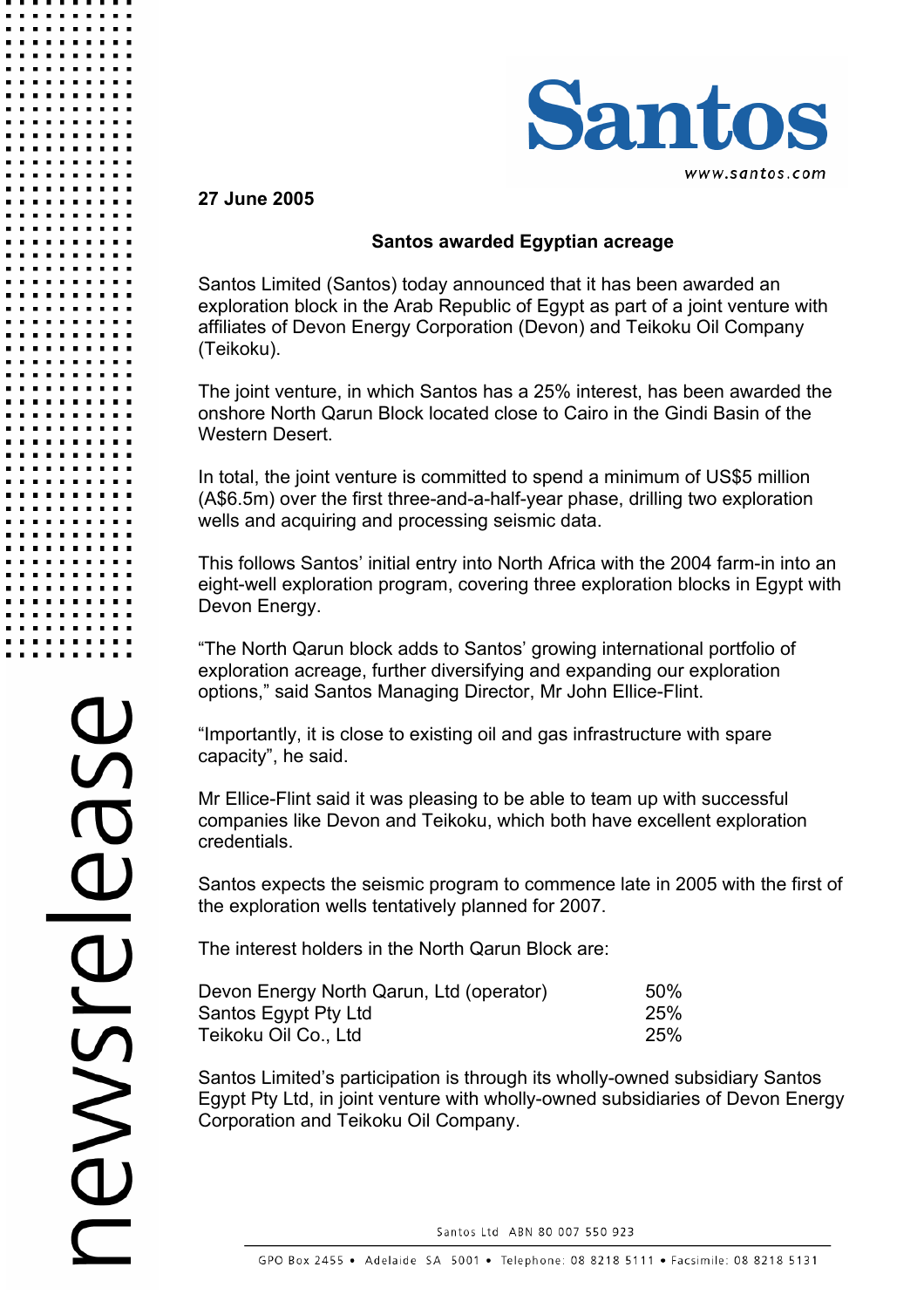### **FOR FURTHER INFORMATION PLEASE CONTACT:**

**Kathryn Mitchell <b>Andrew Seaton Andrew Seaton Media enquiries investor enquiries (08) 8218 5260 / 0407 979 982 (08) 8218 5157 / 0410 431 004** 

**Santos stock symbols: STO (Australian Stock Exchange), STOSY (NASDAQ ADR), Ref #82-34 (Securities Exchange Commission)** 

**Map attached**